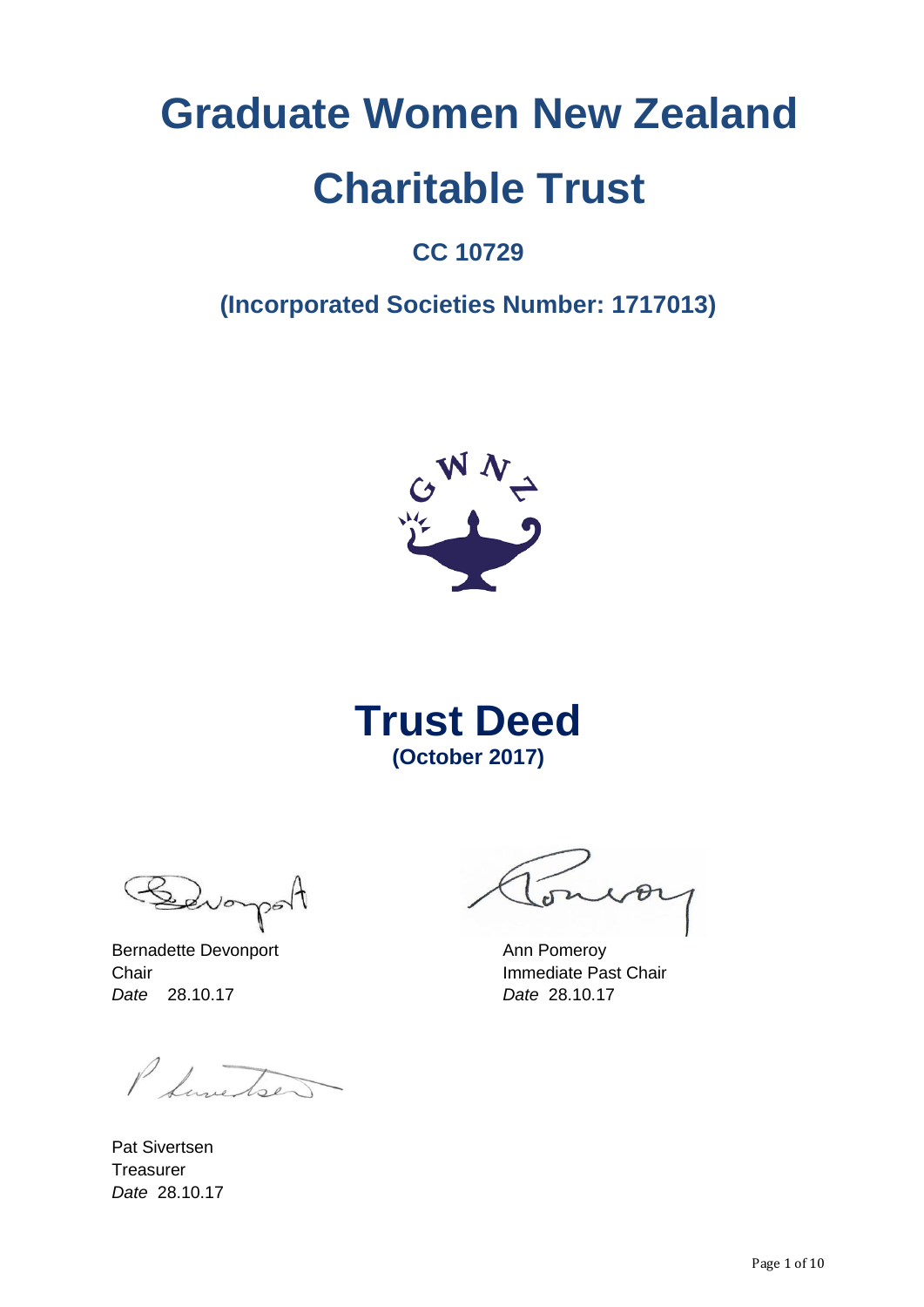#### **BACKGROUND**

- i. The original Deed of Trust forming Charitable Trust CC10729 was made on 17 September 2005.
- ii. The parties to the Trust (the Trustees) were the members of the then National Executive of The New Zealand Federation of Graduate Women Incorporated (the Settlor, now renamed Graduate Women New Zealand Inc), a body corporate under the Incorporated Societies Act 1908.
- iii. The Settlor desired to establish a charitable trust under the provisions of the Charitable Trusts Act 1957 and paid to the Trustees the sum of \$100 to be held upon the trusts and with the powers set out in the original Deed. The Trustees were the persons appointed by resolution of the Settlor dated the  $12<sup>th</sup>$  day of March 2005 to become the founding Trustees of the Trust. As at 17 September 2005, the Settlor administered training and education awards made under the terms of the then Fellowship Fund of The New Zealand Federation of Graduate Women Inc, the Mildred Keir Trust, The Harriet Jenkins Fund for Short-term awards and the Jessie Maddison Award ("the Existing Awards:").
- iv. The Settlor was tasked with causing the funds comprising the Existing Awards to be settled upon the Trusts set out in the original Deed. New awards have since been added. The Settlor also desired that any training and education awards that the Trustees might make from those funds be made in accordance with the guidelines governing the Existing Awards if such guidelines were not inconsistent with the purposes of the Trust.
- v. The original Deed was signed by the National President and National Treasurer of the Settlor, and by each Trustee.
- vi. The Rules of the Trust were updated at the 30<sup>th</sup> Conference of the New Zealand Federation of Graduate Women on 27 September 2014.
- vii. On 20 June 2017, the name of the Trust (formerly The New Zealand Federation of Graduate Women Charitable Trust) was changed to Graduate Women New Zealand Charitable Trust.
- viii. This Trust Deed replaces the existing Trust Deed (together with any amendments to the existing Trust Deed) dated 17 September 2005.

# **TERMS OF TRUST DEED**

#### **1. Definitions**

"The Trustees" means the current trustees of Charitable Trust CC10729 (who are also the members of the National Executive of Graduate Women New Zealand, namely: Bernadette Devonport; Vivienne Bryner; Pat Sivertsen; Ann Pomeroy; Margaret Ellett; Pip Jamieson; Sita Venkateswar; Hannah Macris; and Jo Innes), and all other persons who shall be appointed Trustees under this Deed from October 2017 onwards.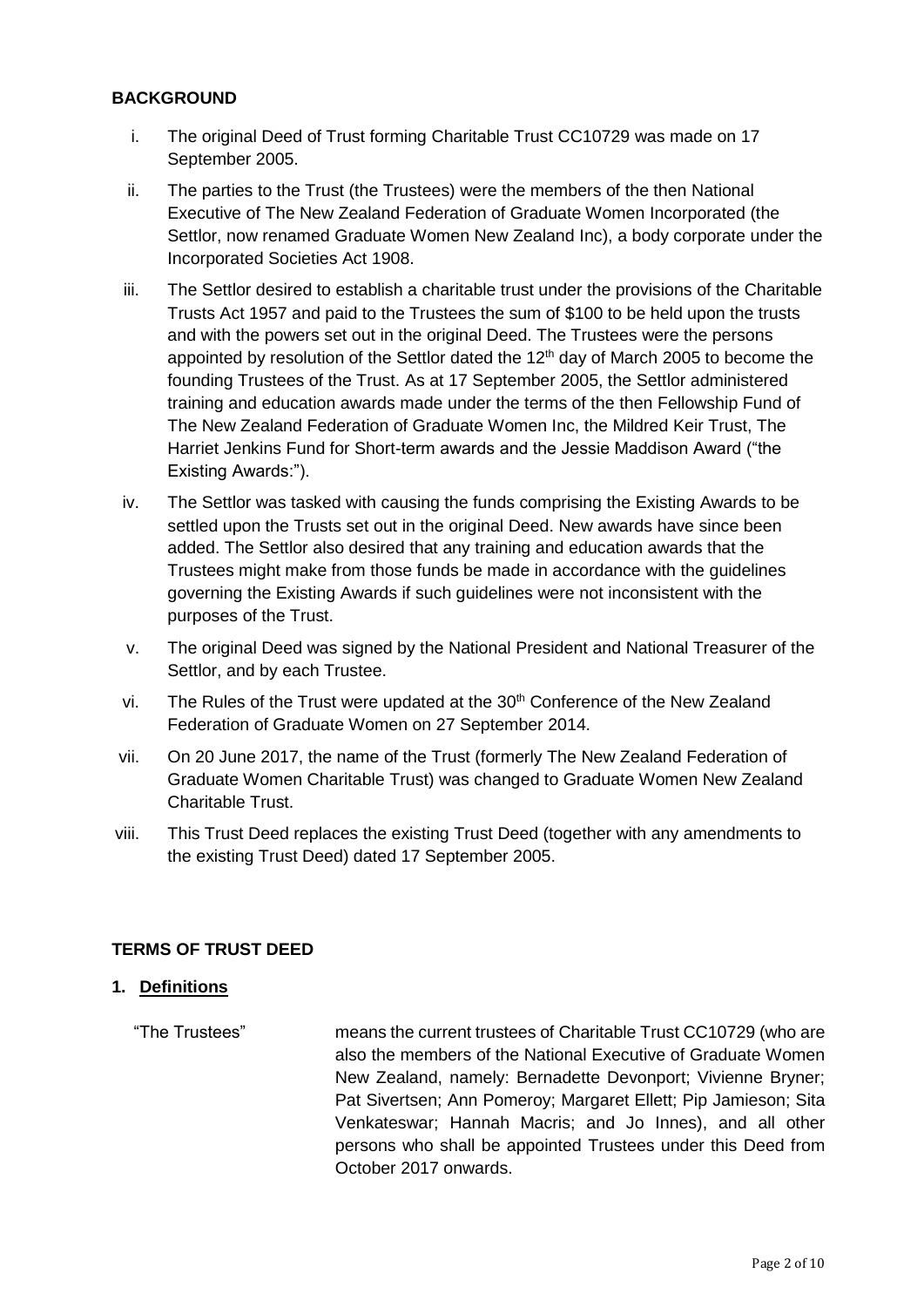| "The Board"              | means the Trustees acting together for the purpose of exercising<br>any of the powers and authorities conferred upon Trustees or the<br>Board by this Deed and the provisions of the Charitable Trusts Act<br>1957.                                                                                                                                                                |
|--------------------------|------------------------------------------------------------------------------------------------------------------------------------------------------------------------------------------------------------------------------------------------------------------------------------------------------------------------------------------------------------------------------------|
| "The National Executive" | means the elected National Executive of the Settlor.                                                                                                                                                                                                                                                                                                                               |
| "Balance Date"           | means the 30 <sup>th</sup> day of June in each year of the duration of the<br>Trust or any other date that the Trustees may choose.                                                                                                                                                                                                                                                |
| "The Trust"              | means the Graduate Women New Zealand Charitable Trust                                                                                                                                                                                                                                                                                                                              |
| "Income"                 | means the net income of the Trust after payment or deduction of<br>all expenses, costs, charges and reservations paid or made by<br>Trustees.                                                                                                                                                                                                                                      |
| "Income Year"            | means the year or other accounting period ending in the Balance<br>Date.                                                                                                                                                                                                                                                                                                           |
| "The Settlor"            | means Graduate Women New Zealand Incorporated (226280)                                                                                                                                                                                                                                                                                                                             |
| "The Trust Fund"         | means the sum of \$100 paid to the Trustees by the Settlor, as an<br>initial fund, together with all other donations, bequests and other<br>real or personal property as and when the same shall be paid to<br>or vested in the Trustees and the monies, investments and real or<br>personal property from time to time representing the same and<br>the income arising therefrom. |

#### **2. Purposes of the Trust**

The Trust aims to:

- (a) Promote and foster the education of women and girls in New Zealand.
- (b) Support women seeking funding for tertiary study or post-graduate research.
- (c) Act as a resource for the encouragement of women seeking second chance education and training opportunities.
- (d) Increase the funding sources for the promotion of women's and girls' education and human rights.
- (e) Encourage the full application of the knowledge and skills of graduate women towards research and resolution of major issues locally and internationally.
- (f) Provide assistance (whether financial or otherwise) in furtherance of the purposes specified in paragraphs a. to e. of this clause to any individual, association or group which the Trustees may from time to time select.
- (g) Provide funds (but only if such provision is charitable according to the law of New Zealand), without prejudice to the generality of the foregoing paragraphs, to any charity if the purposes of the charity are in accord with the purposes of the Trust specified in paragraphs a. to e. of this clause.
- (h) Carry out any other purpose which is charitable according to the law of New Zealand which may seem to the Board capable of conveniently advancing, either directly or indirectly, any of the purposes of the Trust specified in paragraphs a. to e. of this clause.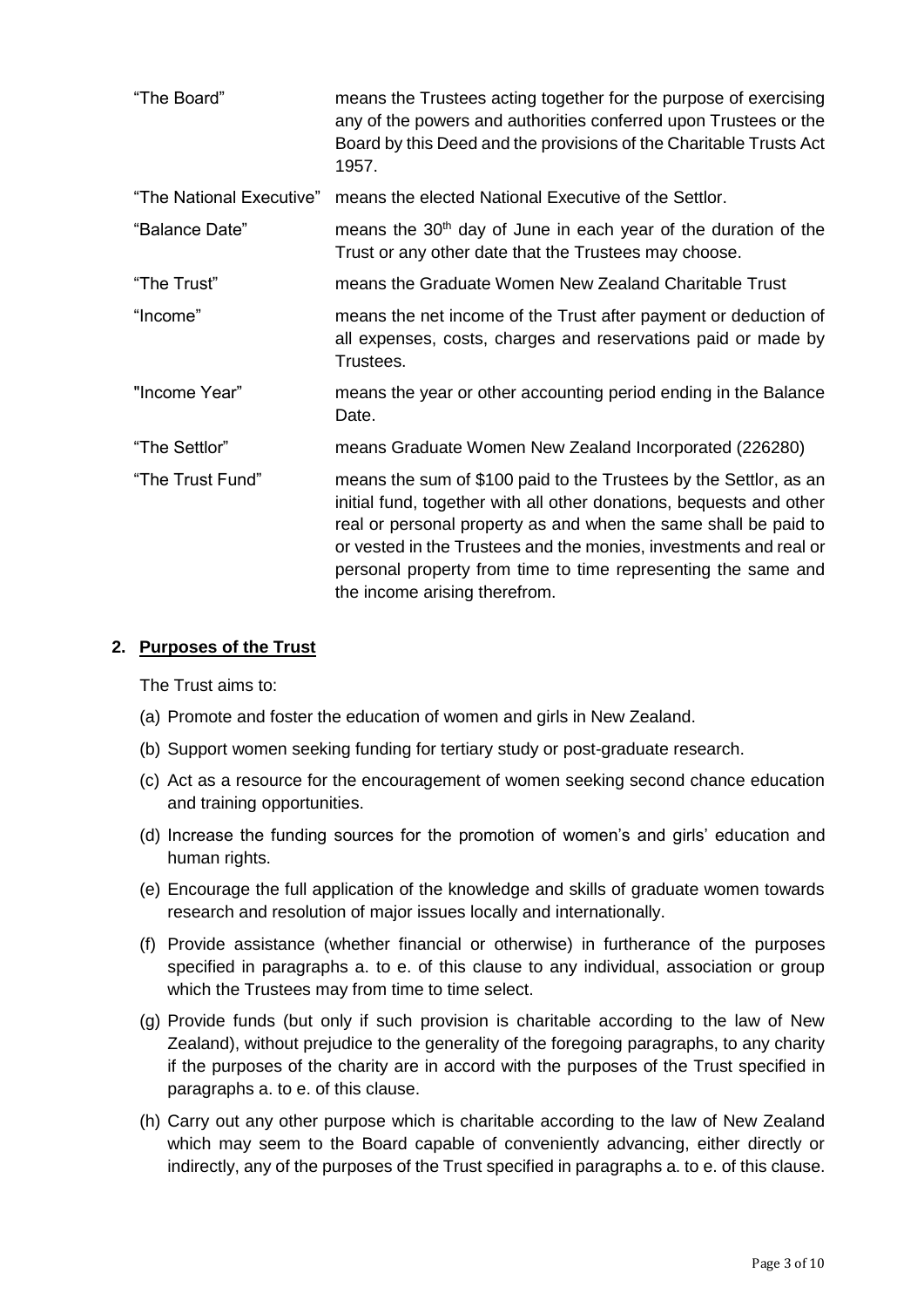# **3. Trustees Willingness to Act**

By accepting their appointment the Trustees acknowledge their willingness to act as Trustees under the Deed and to hold and apply the Trust Fund from time to time for such charitable purposes set out in this Deed as they in their sole discretion shall determine.

#### **4. Appointment and Removal of New Trustees**

- (a) The power of appointment and removal of Trustees is vested in the National Executive of the Settlor. Casual vacancies in the membership of the Board shall be filled by appointment made by the National Executive of the Settlor, from time to time, from among the members of the Settlor.
- (b) In the event of the cessation of operation of the Settlor, the power of appointment and removal of Trustees shall then vest in the Board. New Trustees shall be selected by the Board from graduate women resident in New Zealand who have the skills deemed relevant for advancing the purposes of the Trust. To find suitable Trustees the Board may, among other things, advertise, utilise suitable databases, invite nominations from other Graduate Women Charitable Trusts in New Zealand, New Zealand's tertiary institutions and wananga, or from such organisations as:
	- the National Council of Women of New Zealand
	- Maori Women's Welfare League
	- Women's Studies Association
	- Association of Women in the Sciences.

#### **5. Term of Trustee**

A Trustee may serve for up to six years after which she must take a two year break before being eligible for re-selection.

#### **6. Vacating the office of Trustee**

In addition to the Settlor's power of removal of Trustees in clause 4 the office of a Trustee shall also become vacant if

- (a) The Trustee resigns office by giving one month's notice of that Trustees intention so to do to the other Trustees, or
- (b) The Trustee's terms of office expires, or
- (c) The Trustee becomes of unsound mind, or
- (d) The Trustee is absent from New Zealand for a period of three months or more without obtaining leave of absence from the other Trustees, or
- (e) The Trustee dies, or
- (f) The Trustee does not attend three or more consecutive meetings of the Board without first obtaining leave of absence from such meetings, or
- (g) The Trustee becomes bankrupt, or
- (h) The Trustee is convicted of an indictable offence, or
- (i) The Trustee, in the opinion of other Trustees expressed in a resolution, is for any other reason unfit to carry out the duties of a Trustee.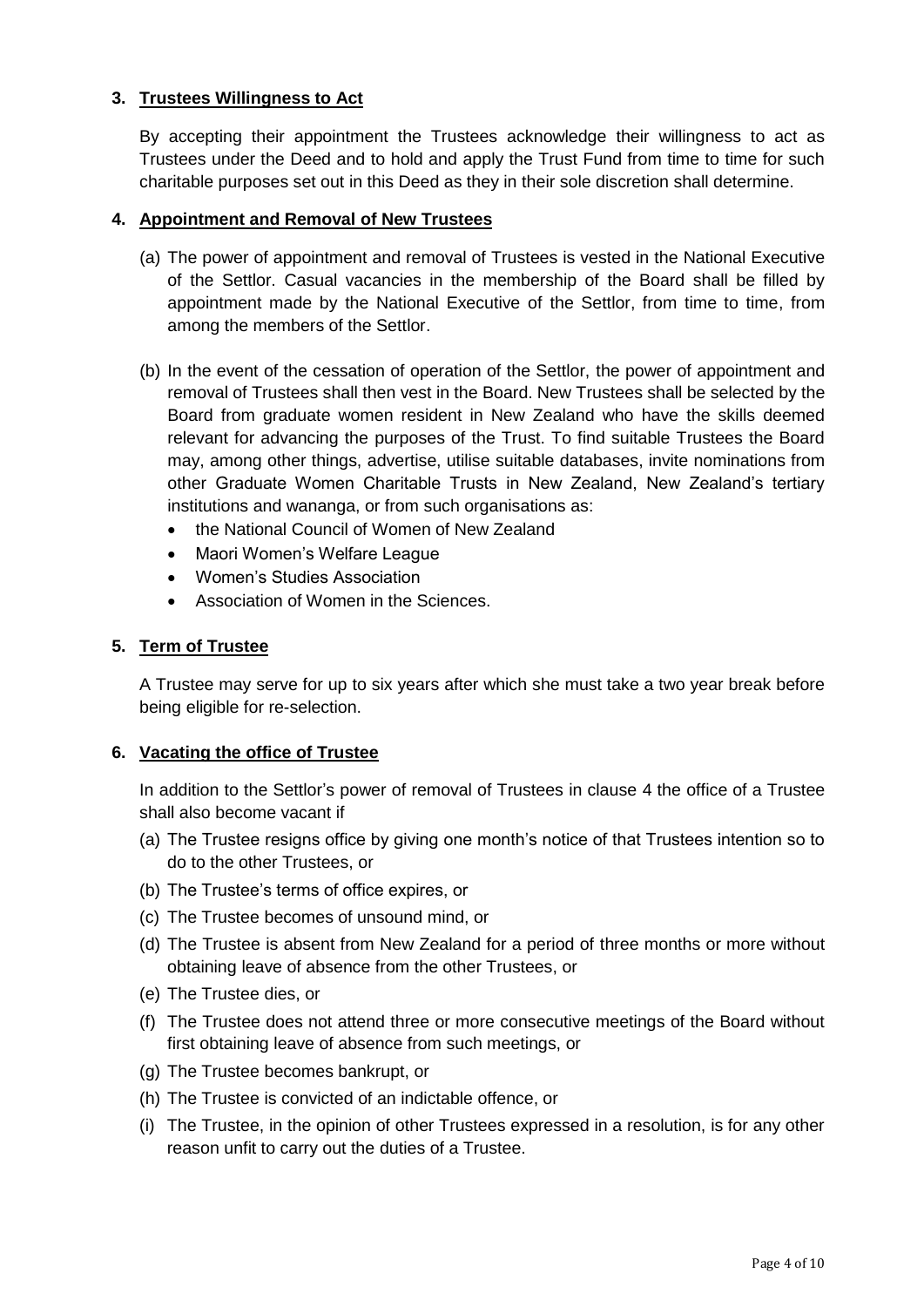# **7. Employment of a Trustee**

Any Trustee may be employed in a professional capacity by the Trust in connection with the function or operation of the Trust and may be paid such normal remuneration for such Trustee's services as if that person had been employed by the Trust in that behalf and not been a Trustee.

#### **8. Liabilities of Trustee**

- 8.1 No Trustee is liable for any losses incurred in relation to the Trust other than those directly attributable to a Trustee's own dishonesty or to the wilful commission of any act or wilful omission to perform any act by a Trustee if that commission or omission is known by such a Trustee to be a breach of trust.
- 8.2 The Trust shall indemnify and reimburse Trustees for any losses or claims sustained by Trustees while acting in good faith on behalf of the Trust.
- 8.3 No Trustee shall be personally liable under any contract entered into by or on behalf of the Trust and all credit arrangements and other agreements entered into by the Trust directly or through the agency of any person shall be deemed to include the following clause:

"Not withstanding any provision to the contrary the liability of any Trustee of the GRADUATE WOMEN NEW ZEALAND CHARITABLE TRUST shall be limited to the assets of the Trust and shall not extend to the personal estate of any Trustee."

#### **9. Powers of the Trustees**

The Trustees shall be responsible for the management of all the affairs of the Trust and may exercise all the powers and authorities conferred by this Deed or by law.

The Trustees have power to:

- 9.1 seek, accept and receive donations, subsidies, grants, endowments, gifts, legacies and bequests either in money or in kind or partly in money and partly in kind for all or any of the purposes of the Trust and to carry out any specified trust attaching to or relating to the same to the intent that donations, grants, endowments, gifts, legacies and bequests made to the Trust may be made for the benefit of the general purposes of the Trust or may be made for some purposes within the general purposes of the Trust specified in particular cases by the donor or donors, and lender or lenders
- 9.2 enter into any arrangement which accords with the Trust's purposes with any government, authority, trust or funding body and to obtain from them any rights, privileges and concessions, which the Trust may wish to obtain and to carry out and comply with any such arrangements
- 9.3 apply for or solicit funds from any government, authority, trust or funding body to further the aims and objects of the Trust
- 9.4 invest surplus funds in any way permitted by law for the investment of charitable trust funds and upon such terms as the Board thinks fit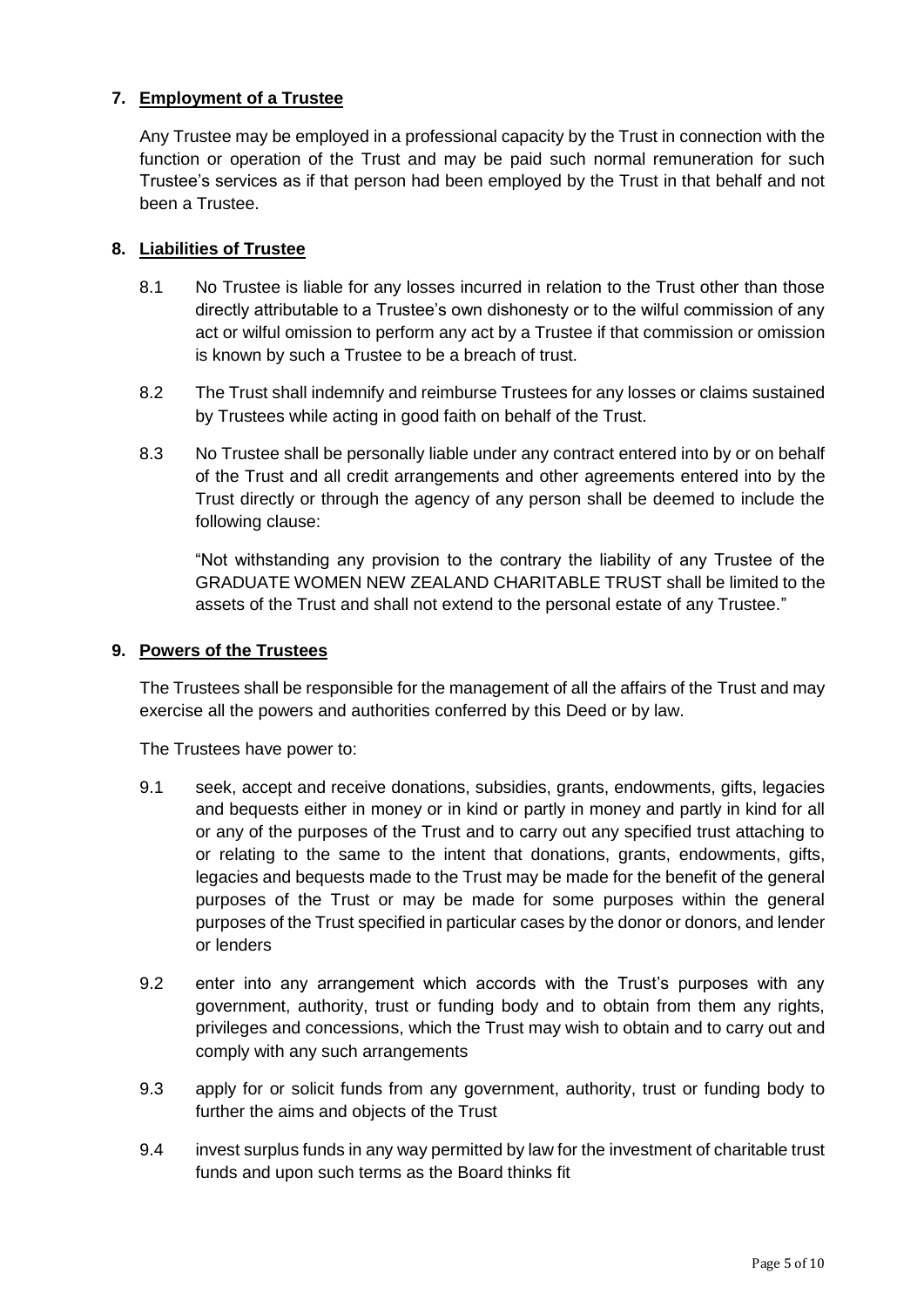- 9.5 borrow at the discretion of the Board for the purposes of the Trust from any person or body on the discretion of the Trust's assets on such terms, conditions and rates of interest as the Trustees think fit
- 9.6 co-operate with and promote any other society, trust, association, institution, individual or group which may seem directly or indirectly to benefit the Trust and further its purposes provided that the purposes of that body are altogether or in part similar to those of the Trust
- 9.7 make known the purposes and activities of the Trust by means of brochures, posters, periodicals, videos, press releases and other appropriate material, or other appropriate means
- 9.8 support or oppose any initiative, proceeding, applications, classifications, designations, orders, Acts, ordinances, regulations or by-laws which may seem to the Board to directly or indirectly influence the interests, and purposes of the Trust
- 9.9 appoint and employ any persons in the operation of the services provided by the Trust under terms and conditions drawn up and agreed to by staff and the Board together
- 9.10 pay all or any of the expenses incurred in furthering and carrying out the purposes of the Trust including the employment and payment of staff
- 9.11 apply the assets and income of the Trust however derived towards all or any of the purposes of the Trust as the Board may in its absolute discretion think fit
- 9.12 do all such other things as in the opinion of the Board may be incidental or conducive to the attainment of any of the purposes of the Trust or the exercise of any of the foregoing powers.

#### **10. Rules of the Trust**

#### **10.1. Constitution of the Board**

- (a) The Board shall consist of not more than ten and not fewer than four Trustees.
- (b) Trustees shall be added or removed by a majority vote of the Trustees. In the event of a tie, the Chair will have an additional vote.
- (c) At the first meeting of the Board following the Annual General Meeting the Trustees shall choose one of their number to be the Chairperson for the ensuing year.
- (d) The Board shall ensure that a Secretary/Awards Convenor and a Treasurer are appointed from among their members, or that graduate women with the appropriate skills are co-opted for these roles.

#### **10.2. Assets and Income**

- (a) The assets and income vested in the Trust shall be administered by the Board in accordance with these Rules.
- (b) All monies received shall be paid to the credit of the Trust at such Trading Bank or Savings Bank as the Board shall from time to time appoint and electronic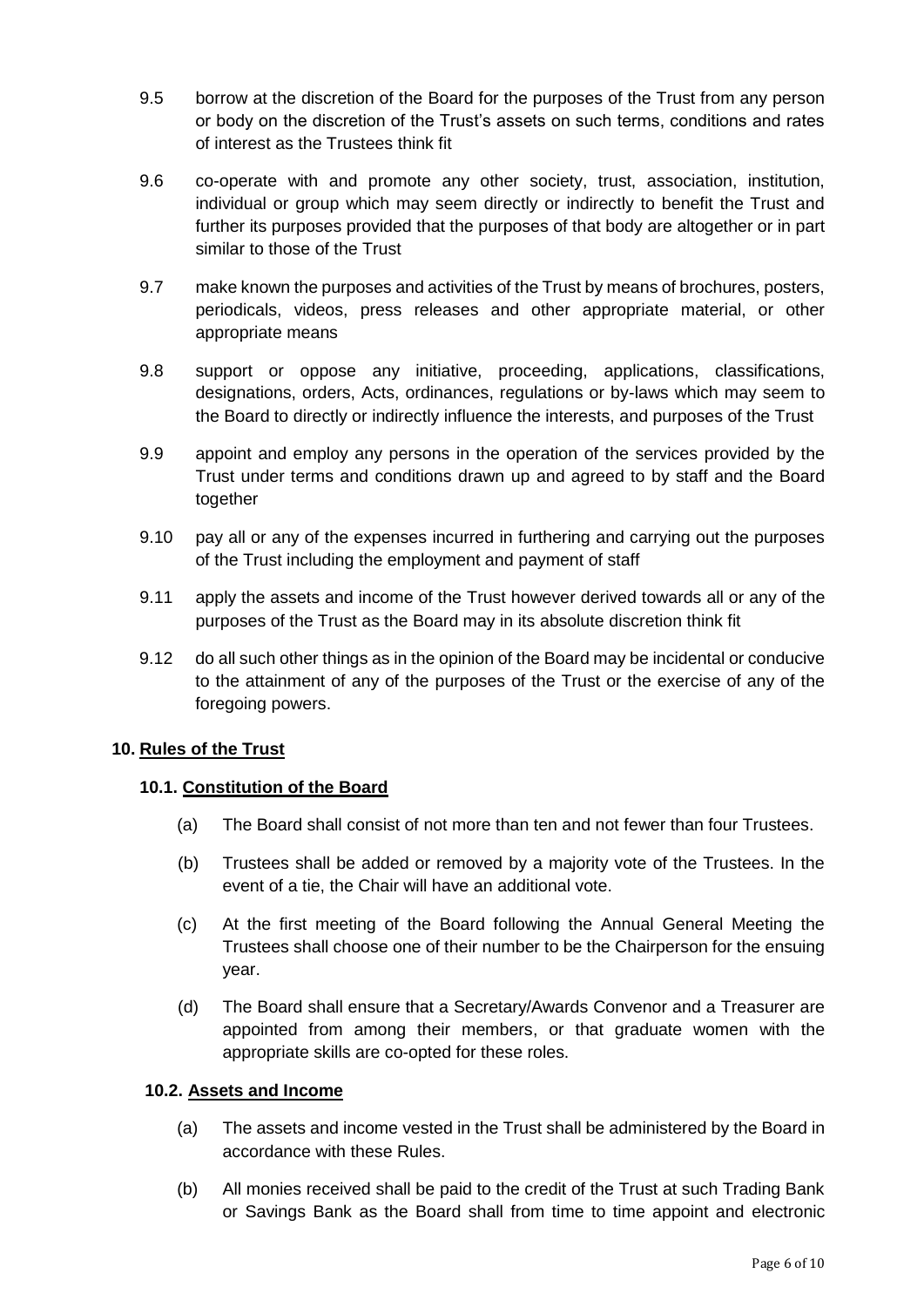transfers, cheques on the bank account and other negotiable instruments shall be cleared or signed by two Trustees or one Trustee and the Secretary or the Treasurer. Endorsements of cheques and the other negotiable instruments in favour of the Board shall be made by a Trustee or by the Secretary or the Treasurer or such other person as shall be appointed by the Board.

- (c) Where the Board is advised that any legacy, endowment, contribution or gift has been made in spite of or in ignorance of or without full appreciation of a legal claim by any person upon the duty or bounty of a testator, the Board may, notwithstanding its acceptance of such legacy, endowment, contribution or gift, either wholly or in part, make such payment out of the Trust Fund towards satisfaction or relief of such claim as the Board shall in its absolute discretion see fit.
- (d) The Secretary or Treasurer shall have power to receive and give receipt for all legacies donations subscriptions or other monies bequeathed made given or lent to the Board and every such receipt shall be an effective discharge for the money or other property therein stated to have been received.
- (e) No part of the assets or income of the Trust shall be paid or transferred directly or indirectly by way of profit to any Trustee provided that nothing herein contained shall preclude payment to a Trustee in a professional or business capacity at rates which would have been payable had such a person not been a Trustee and so employed or contracted for services rendered or for goods supplied or by way of interest on monies borrowed from or by way of rent for premises let or leased to the board by any Trustees.
- (f) No benefit or advantage, whether or not convertible into money, or any income of any kind, shall be afforded to or received, gained, achieved or derived by any of the persons specified in paragraphs (i) to (iv) of section CW 35(5)(b) of the Income Tax Act 2004 or any re-enactment or amendment thereof, where that person is able to, by virtue of that person's capacity, in any way (whether directly or indirectly) determine or materially influence the determination or, the nature of the amount of that benefit or advantage or that income or the circumstance in which it is or is to be so received, gained, achieved, afforded or derived except as specifically exempted by that section, provided however that nothing herein contained shall prevent the payment in good faith of remuneration to any officers, teachers or other servants of the Trust or to any Trustee or other person in return for any services actually rendered to the Trust nor prevent payment of interest at a fair and normal rate or any money borrowed from any such member or Trustee.
- (g) It is hereby declared that all income derived from the Trust Fund shall normally be applied wholly within New Zealand. If any income derived from the Trust Fund is required to be applied outside New Zealand for the purposes of the Trust, then such amounts so applied shall be separately recorded at all times in the books of the Trust and a separate account of funds so applied shall be lodged with the Inland Revenue Department and if required by such Department an appropriate income return shall be filed with such department in respect of such amounts.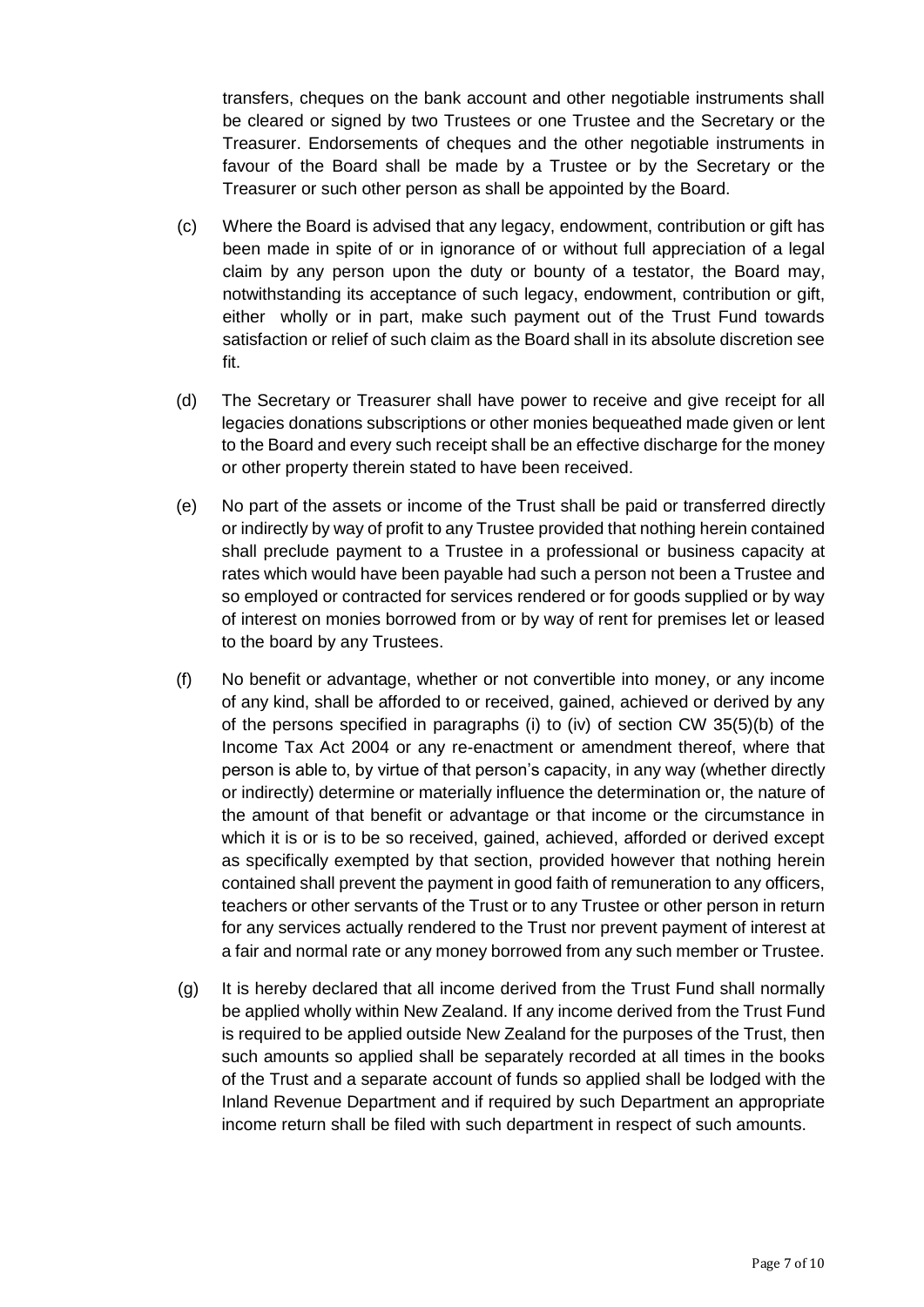# **10.3. Administration of training and education awards**

The Board shall make any training and education awards from its funds including the Fellowship Fund of Graduate Women New Zealand Inc, the Mildred Keir Trust, the Harriet Jenkins Fund, the Susan Byrne Award Fund, and any other fund, and other awards as may be determined by the Board from time to time, in accordance with this Deed and the guidelines and policies governing the awards, provided such guidelines and policies are consistent with the purposes of the Trust.

# **10.4. Proceedings of Board Meetings**

- (a) Subject to the subsequent provisions of this clause the Board shall meet, in person or via electronic means, for the dispatch of business, adjournment and regulation of their meetings at least six times a year including the Annual General Meeting.
- (b) Decisions arising at any meeting shall be made where possible by consensus. If a majority of the Board agree that consensus is not possible then, except as to clause 12 (a) of these Rules, decisions shall be made by a majority of votes. In the case of an equality of votes the Chair shall have a second or casting vote.
- (c) If a Trustee has a personal interest, whether directly or indirectly, in any matter arising at a meeting or if she has a conflict of interest in any matter arising at a meeting, that Trustee shall disclose that interest or that conflict of interest prior to the matter being deliberated and she shall take no part in any deliberations relating to that matter.
- (d) Subject to Clause 12(a) of these Rules, the quorum necessary for the transaction of the business of the Board shall be not less that 50% of the Trustees.
- (e) If at any meeting the appointed Chairperson is not present, the Trustees may choose one of their number to chair the meeting.
- (f) The Board may at any meeting appoint one or more Trustees to be a committee for making any enquiry or to transacting any business but every act and proceeding of a committee shall be submitted to a meeting of the Board for approval. Any committee of the Board may co-opt for the purposes of consultation and advice, persons who are not Trustees.
- (g) Any committee of the Board may meet and adjourn as it thinks proper. Questions arising at any meeting shall be determined by consensus unless a majority of the committee agrees that consensus is not possible in which case the question shall be determined by a majority of votes of the Trustees present and in case of an equality of votes the Chairperson, if appointed, shall have a second or casting vote.
- (h) A resolution in writing signed by all the Trustees for the time being entitled to receive a notice of a meeting of the Board (including sent by email) shall be as valid and effectual as if it had been passed at a meeting of the Board duly convened and held. Any such resolution may consist of several documents in like form signed by one or more Trustees.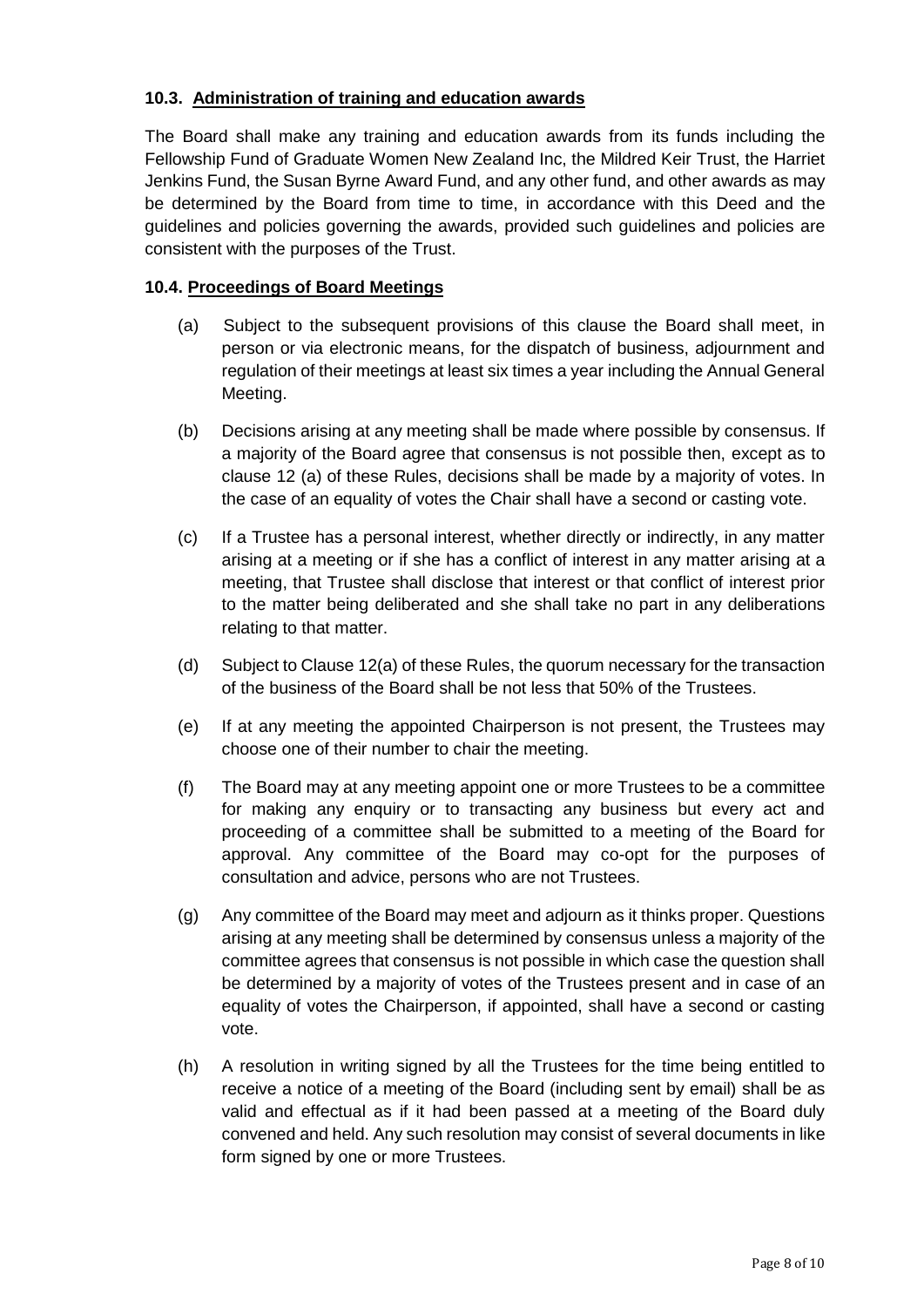- (i) In the month of September in each year or such other month as the Board may from time to time determine the Trustees shall hold the Annual General Meeting of the Board. The business of the Annual General Meeting shall be:
	- i. to receive and consider the Annual Report; and
	- ii. to receive, consider and adopt the audited Income and Expenditure Account and Balance Sheet; and
	- iii. to elect an Auditor or Reviewer; and
	- iv. to consider any resolution notice of which shall have been given in writing (including by electronic means) to the Secretary at least 14 days before the date of the meeting.
- (j) A meeting of the Board may be called at any time by direction of the Chairperson or of three Trustees and shall be called within 14 days after receipt by the Secretary of requisition signed on their behalf.
- (k) Notice in writing of all meetings of the Board specifying the object or objects of such meetings shall be posted or provided by the Secretary to the Trustees at least seven days prior to the date fixed for the holding of any meeting provided however by agreement of all Trustees notice may be given orally or may be less than seven days.

# **10.5. Minutes**

All proceedings of Board members shall be recorded in the form of minutes which will be held in a suitable format and be available for scrutiny by members of the Settlor and others as appropriate.

#### **10.6. Records of Accounts**

The Board shall keep a true and complete record of the accounts and transactions of the Trust. The Records of Accounts shall be kept in a secure electronic or other format as the Board thinks fit, and shall always be open to the inspection of any Trustee.

#### **10.7. The Seal**

The Board shall have the safe custody of the Common Seal and the Board may from time to time by resolution change alter or adopt any new seal; as they may deem proper. The Common Seal shall not be affixed to any document except by the authority of the Board previously given and shall be so affixed in the presence of two Trustees who shall affix their signature to every document so sealed.

#### **10.8. Auditor or Reviewer**

- (a) The accounts of the Trust shall be reviewed each year by a suitably qualified person who is not a member of the Board and who shall be appointed annually by a majority of the Trustees present at the Annual General Meeting of the Board. If the Board appoints an Auditor or Reviewer who is unable to act for some reason, the Board shall appoint another Auditor or Reviewer as a replacement.
- (b) The AGM of the Settlor, Council or National Executive may require an audit of the annual accounts of the Trust to be conducted by a member of the Institute of Chartered Accountants of New Zealand who holds a Certificate of Public